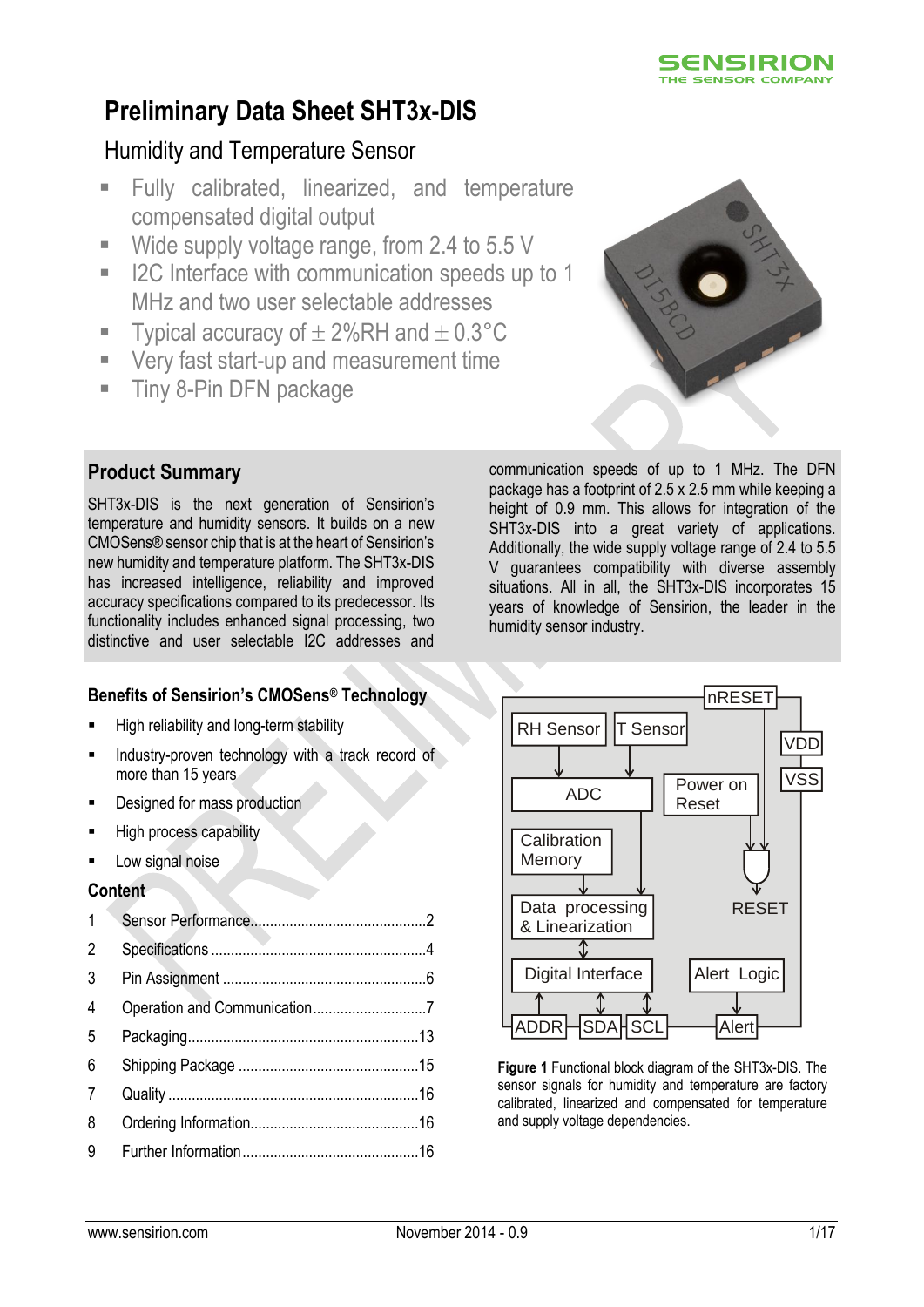

## <span id="page-1-0"></span>**1 Sensor Performance**

#### **1.1 Humidity Sensor Performance**

<span id="page-1-4"></span><span id="page-1-1"></span>

| Parameter                             | Conditions            | Value    | <b>Units</b> |
|---------------------------------------|-----------------------|----------|--------------|
| SHT30 Accuracy tolerance <sup>1</sup> | Typ.                  | $+3$     | %RH          |
|                                       | Max.                  | Figure 2 | %RH          |
| SHT31 Accuracy tolerance <sup>1</sup> | Typ.                  | $+2$     | %RH          |
|                                       | Max.                  | Figure 4 | %RH          |
| Repeatability <sup>2</sup>            |                       | 0.13     | %RH          |
| Resolution                            | Typ.                  | 0.05     | %RH          |
| <b>Hysteresis</b>                     | at 25°C               | ±0.8     | %RH          |
| Specified range <sup>3</sup>          | extended <sup>4</sup> | 0 to 100 | %RH          |
| Response time <sup>5</sup>            | T63%                  | 86       | s            |
| Long-term drift                       | Type <sup>7</sup>     | < 0.25   | %RH/yr       |

**Table 1** Humidity sensor specification











<span id="page-1-2"></span>**Figure 2** Tolerance of RH at 25°C for SHT30 **Figure 3** Typical tolerance of RH over T for SHT30



<span id="page-1-3"></span>**Figure 4** Tolerance of RH at 25°C for SHT31 **Figure 5** Typical tolerance of RH over T for SHT31

<u>.</u>

<sup>1</sup> For definition of typical and maximum accuracy tolerance, please refer to the document "Sensirion Humidity Sensor Specification Statement".

<sup>&</sup>lt;sup>2</sup> The stated repeatability is 3 times the standard deviation (3σ) of multiple consecutive measurements at highest repeatability and at constant ambient conditions. It is a measure for the noise on the physical sensor output.

<sup>&</sup>lt;sup>3</sup> Specified range refers to the range for which the humidity or temperature sensor specification is guaranteed.

<sup>4</sup> For details about recommended humidity and temperature operating range, please refer to section [1.3.](#page-2-0)

<sup>5</sup> Time for achieving 63% of a humidity step function, valid at 25°C and 1m/s airflow. Humidity response time in the application depends on the design-in of the sensor.  $6$  With activated ART function (see sectio[n 4.7\)](#page-8-0) the response time can be improved by a factor of 2.

<sup>7</sup> Typical value for operation in normal RH/T operating range, see sectio[n 1.3.](#page-2-0) Maximum value is < 0.5 %RH/yr. Value may be higher in environments with vaporized solvents, out-gassing tapes, adhesives, packaging materials, etc. For more details please refer to Handling Instructions.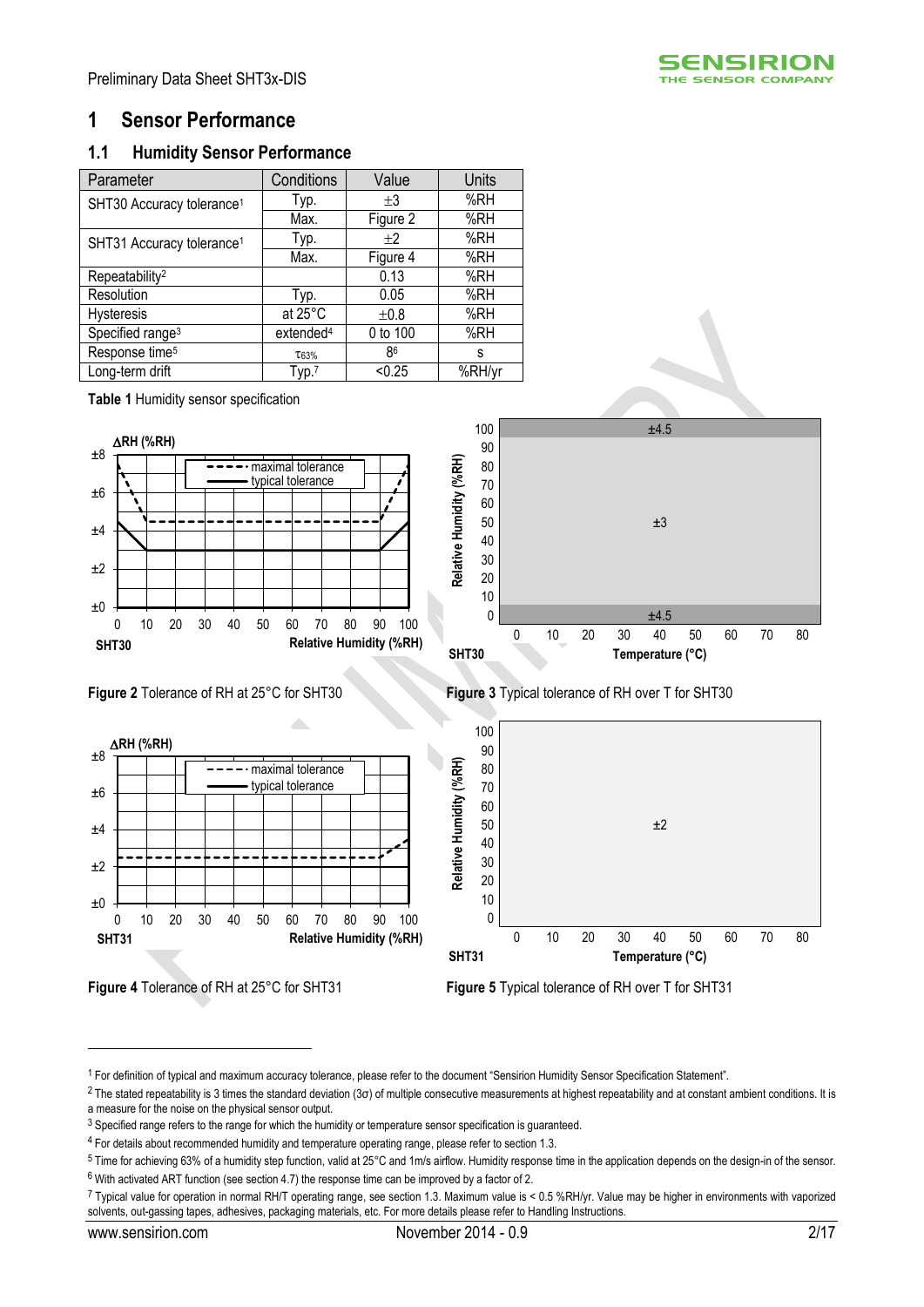

| Parameter                       | Condition      | Value      | <b>Units</b> |
|---------------------------------|----------------|------------|--------------|
| Accuracy tolerance <sup>1</sup> | Typ. 10 to +55 | ±0.3       | °C           |
| Repeatability <sup>2</sup>      |                | 0.06       | °C           |
| Resolution                      | Typ.           | 0.05       | °C           |
| Specified Range                 |                | -40 to 125 | °C           |
| Response time 8                 | T63%           | >2         | S            |
| Long Term Drift                 |                | < 0.03     | °C/yr        |

**Table 2** Temperature sensor specification



**Figure 6** Tolerance of the temperature sensor in °C for SHT30 and SHT31

#### <span id="page-2-0"></span>**1.3 Recommended Operating Condition**

The sensor shows best performance when operated within recommended normal temperature and humidity range of 5 – 60 °C and 20 – 80 %RH, respectively. Long term exposure to conditions outside normal range, especially at high humidity, may temporarily offset the RH signal (e.g.+3%RH after 60h at >80%RH). After returning into the normal temperature and humidity range the sensor will slowly come back to calibration state by itself. Prolonged exposure to extreme conditions may accelerate ageing. To ensure stable operation of the humidity sensor, the conditions described in the document "SHTxx Assembly of SMD Packages", section "Storage and Handling Instructions" regarding exposure to volatile organic compounds have to be met. Please note as well that this does apply not only to transportation and manufacturing, but also to operation of the SHT3x-DIS.

<u>.</u>



<sup>8</sup> Temperature response times strongly depends on the design-in of the sensor in the final application. Minimal response time can be achieved when the thermalized sensor at T1 is placed on a well conducting surface with temperature T2.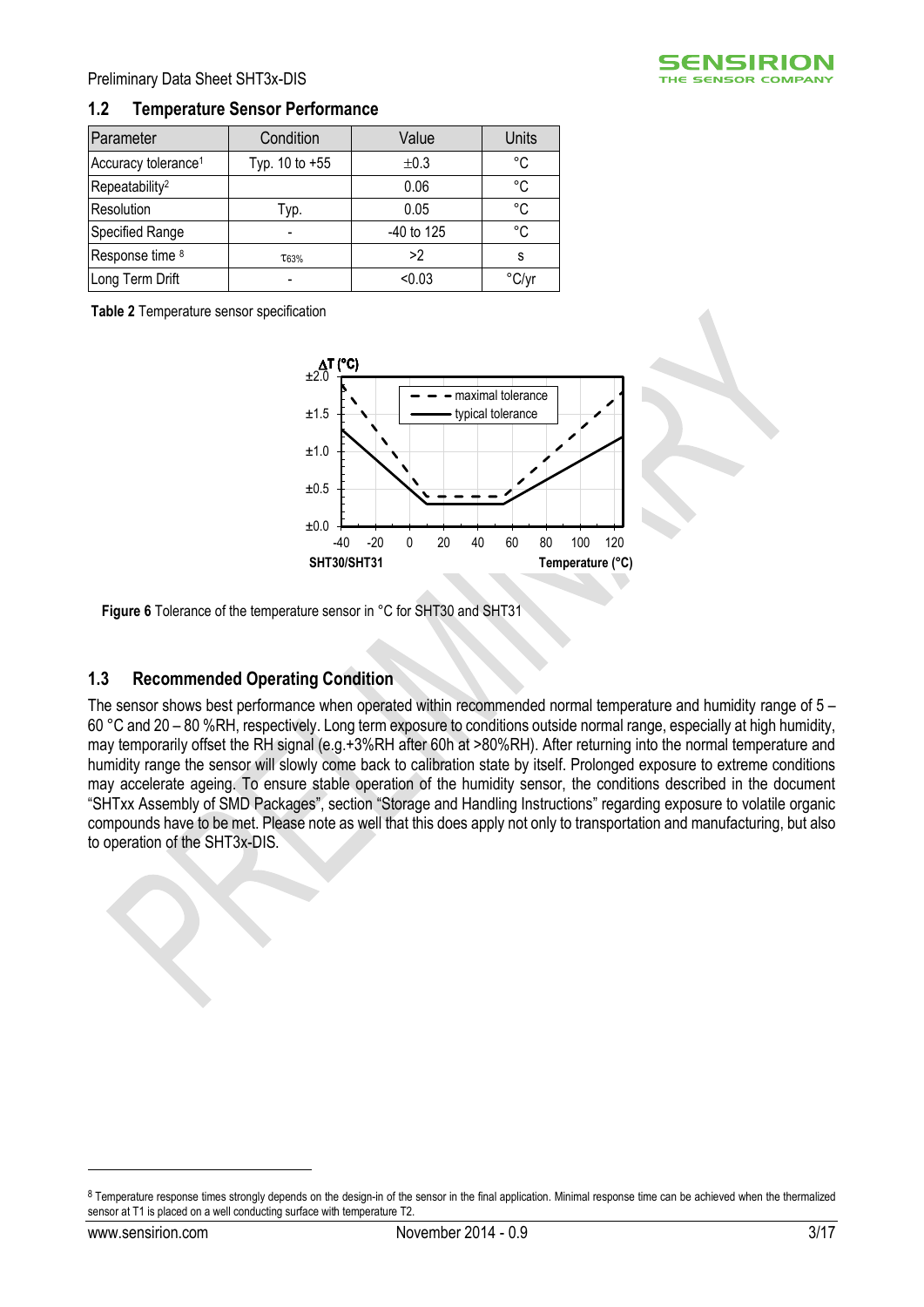

# <span id="page-3-0"></span>**2 Specifications**

## **2.1 Electrical Specifications**

| Parameter           | Symbol                  | Condition      | Min. | Typ.           | Max. | <b>Units</b> | <b>Comments</b>                                                                                             |
|---------------------|-------------------------|----------------|------|----------------|------|--------------|-------------------------------------------------------------------------------------------------------------|
| Supply voltage      | V <sub>DD</sub>         |                | 2.4  | 3.3            | 5.5  | V            |                                                                                                             |
| Power-up/down level | <b>V</b> <sub>POR</sub> |                | 2.22 | 2.35           | 2.4  | V            |                                                                                                             |
|                     |                         | Not measuring  |      | 0.2            |      | μA           | Average current when<br>sensor is not performing<br>a measurement.                                          |
| Supply current      | $I_{DD}$                | Measuring      |      | 800            |      | μA           | Average current<br>consumption while<br>sensor is measuring at<br>lowest repeatability,                     |
|                     |                         | Average        |      | $\overline{2}$ |      | μA           | Average current<br>consumption (operation<br>with one measurement<br>per second at lowest<br>repeatability) |
| Heater power        | P <sub>Heater</sub>     | Heater running | 5    |                | 25   | mW           | Depending on the<br>supply voltage                                                                          |

<span id="page-3-1"></span>**Table 3** Electrical specifications, Specification are at 25°C and typical VDD

# <span id="page-3-2"></span>**2.2 Timing Specification for the Sensor System**

| Parameter                   | Symbol                | Conditions                                 | Min. | Typ. | Max. |    | Units Comments                                                                                       |
|-----------------------------|-----------------------|--------------------------------------------|------|------|------|----|------------------------------------------------------------------------------------------------------|
| Power-up time               | teu                   | After hard reset,<br>$V_{DD} \geq V_{POR}$ |      | 0.3  | 0.5  | ms | Time between V <sub>DD</sub> reaching<br>V <sub>POR</sub> and sensor entering idle<br>state          |
| Soft reset time             | tsr                   | After soft reset.                          |      | 0.3  | 0.5  | ms | Time between ACK of soft<br>reset command and sensor<br>entering idle state                          |
| Duration of reset pulse     | tresetn               |                                            | 350  |      |      | ns | See section 3.6                                                                                      |
|                             | <b><i>IMEAS,I</i></b> |                                            |      | 2.5  | 3    | ms | Duration for a humidity and<br>temperature measurement<br>when the repeatability is set to<br>llow   |
| <b>Measurement duration</b> | t <sub>MEAS,m</sub>   |                                            |      | 4.5  | 5    | ms | Duration for a humidity and<br>temperature measurement<br>when the repeatability is set to<br>medium |
|                             | t <sub>MEAS.h</sub>   |                                            |      | 12.5 | 13.5 | ms | Duration for a humidity and<br>temperature measurement<br>when the repeatability is set to<br>high   |

**Table 4** System Timing Specification, Specification are at 25°C and typical VDD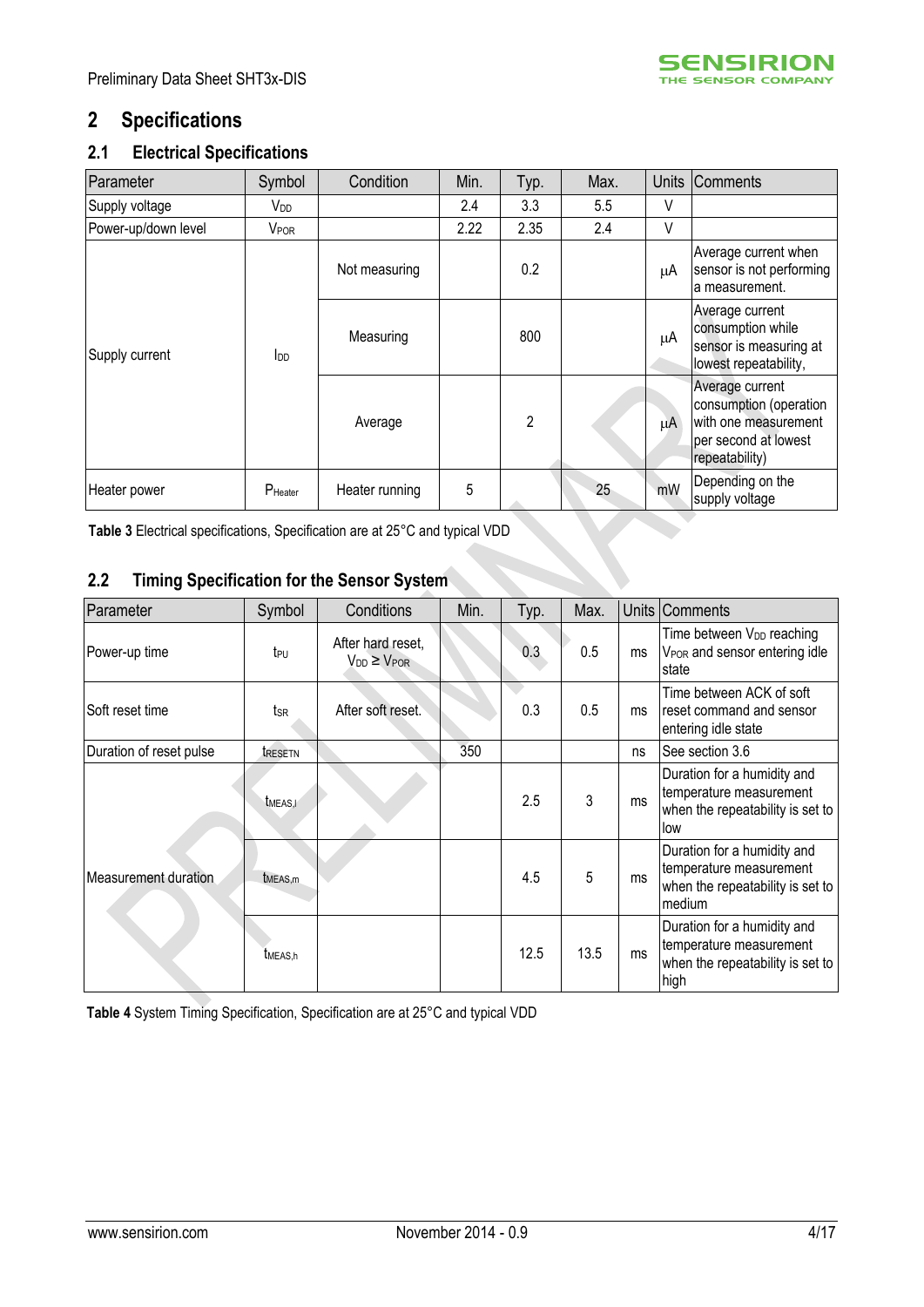

#### **2.3 Absolut Minimum and Maximum Ratings**

Stress levels beyond those listed in [Table 5](#page-4-0) may cause permanent damage to the device or affect the reliability of the sensor. These are stress ratings only and functional operation of the device at these conditions cannot be guaranteed.

| Parameter                                                                                      | Rating               | Units       |
|------------------------------------------------------------------------------------------------|----------------------|-------------|
| Supply voltage V <sub>DD</sub>                                                                 | $-0.5$ to 6          | V           |
| Max Voltage on pins (pin 1 (SDA); pin 2<br>(ADDR); pin 3 (ALERT); pin 4(SCL); pin<br>6(nRESET) | $-0.5$ to VDD $+0.5$ | V           |
| Input current on any pin                                                                       | ±100                 | mA          |
| Operating temperature range                                                                    | $-40$ to 125         | °C          |
| Storage temperature range                                                                      | $-40$ to 150         | $^{\circ}C$ |
| ESD HBM (human body model)                                                                     | 4                    | kV          |
| ESD MM (machine model)                                                                         | 200                  | V           |
| ESD CDM (charge device model)                                                                  | 750                  | V           |

<span id="page-4-0"></span>**Table 5** Absolut minimum and maximum ratings; values are target specs and not confirmed by measurements yet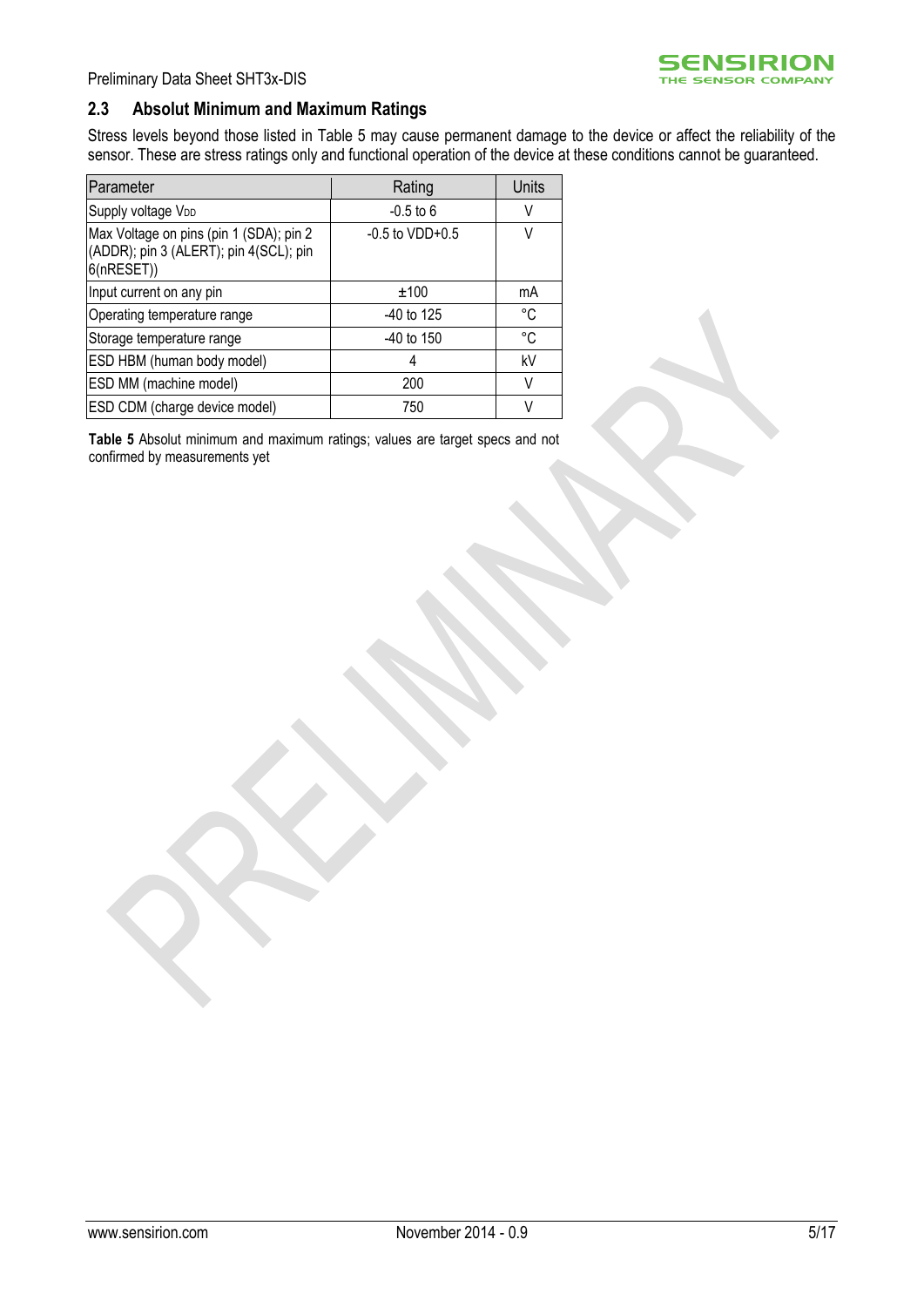# <span id="page-5-0"></span>**3 Pin Assignment**

The SHT3x-DIS comes in a tiny 8-pin DFN package  $$ see [Table 6.](#page-5-1)

| Pin | Name                  | Comments                                                                        |  |
|-----|-----------------------|---------------------------------------------------------------------------------|--|
| 1   | <b>SDA</b>            | Serial data; input / output                                                     |  |
| 2   | <b>ADDR</b>           | Address pin; input; connect to either<br>VDD or VSS, do not leave floating      |  |
| 3   | <b>ALERT</b>          | Indicates alarm condition; output; must<br>be left floating if unused           |  |
| 4   | <b>SCL</b>            | Serial clock; input / output                                                    |  |
| 5   | VDD                   | Supply voltage; input                                                           |  |
| 6   | nRESET                | Reset pin active low; Input; if not used it<br>is recommended to connect to VDD |  |
| 7   | R                     | No electrical function; recommended to<br>connected to VSS                      |  |
| 8   | <b>VSS</b>            | Ground                                                                          |  |
|     | $\overline{2}$ )<br>3 | $\sqrt{8}$<br>် 6<br>$\overline{5}$                                             |  |

<span id="page-5-1"></span>**Table 6** SHT3x-DIS pin assignment (Transparent top view). Dashed lines are only visible if viewed from below. The die pad is internally connected to VSS.

## **3.1 Power Pins (VDD, VSS)**

The electrical specifications of the SHT3x-DIS are shown in [Table 3.](#page-3-1) The power supply pins must be decoupled with a 100 nF capacitor that shall be placed as close to the sensor as possible – see [Figure 7](#page-5-2) for a typical application circuit.

#### **3.2 Serial Clock and Serial Data (SCL, SDA)**

SCL is used to synchronize the communication between microcontroller and the sensor. The clock frequency can be freely chosen between 0 to 1000 kHz. Commands with clock stretching according to I2C Standard<sup>[9](#page-6-2)</sup> are supported.

The SDA pin is used to transfer data to and from the sensor. For safe communication, the timing specifications defined in the I2C manu[al](#page-6-2)<sup>9</sup> must be met.

Both SCL and SDA lines are open-drain I/Os with diodes to VDD and VSS. They should be connected to external pull-up resistors (please refer to [Figure 7\)](#page-5-2). A device on the I2C bus must only drive a line to ground. The external pull-up resistors (e.g.  $R_p = 10 \text{ k}\Omega$ ) are required to pull the

signal high. For dimensioning resistor sizes please take bus capacity and communication frequency into account (see for example Section 7.1 of NXPs I2C Manual for more detail[s](#page-6-2)<sup>9</sup>). It should be noted that pull-up resistors may be included in I/O circuits of microcontrollers. It is recommended to wire the sensor according to the application circuit as shown in [Figure 7.](#page-5-2)

**SENSIRION** THE SENSOR COMPANY



<span id="page-5-2"></span>**Figure 7** Typical application circuit. Please note that the positioning of the pins does not reflect the position on the real sensor. This is shown i[n Table 6.](#page-5-1)

## **3.3 Die Pad (center pad)**

The die pad or center pad is visible from below and located in the center of the package. It is electrically connected to VSS. Hence electrical considerations do not impose constraints on the wiring of the die pad. However, due to mechanical reasons it is recommended to solder the center pad to the PCB. For more information on design-in, please refer to the document "SHTxx Design Guide".

#### **3.4 ADDR Pin**

Through the appropriate wiring of the ADDR pin the I2C address can be selected. Please note that the I2C address is represented through the 7 MSBs of the I2C read or write header. The LSB switches between read or write header. The wiring for the default address is shown in [Table 7](#page-5-3) and [Figure 7.](#page-5-2) The ADDR pin must not be left floating. Please note that only the 7 MSBs of the I2C Read/Write Header constitute the I2C Address.

| SHT <sub>3x</sub> -DIS | I2C Address in Hex.<br>representation | Condition                        |
|------------------------|---------------------------------------|----------------------------------|
| I2C address A          | 0x44 (default)                        | ADDR (pin 2)<br>connected to VSS |
| I2C address B          | 0x45                                  | ADDR (pin 2)<br>connected to VDD |

<span id="page-5-3"></span>**Table 7** I2C device address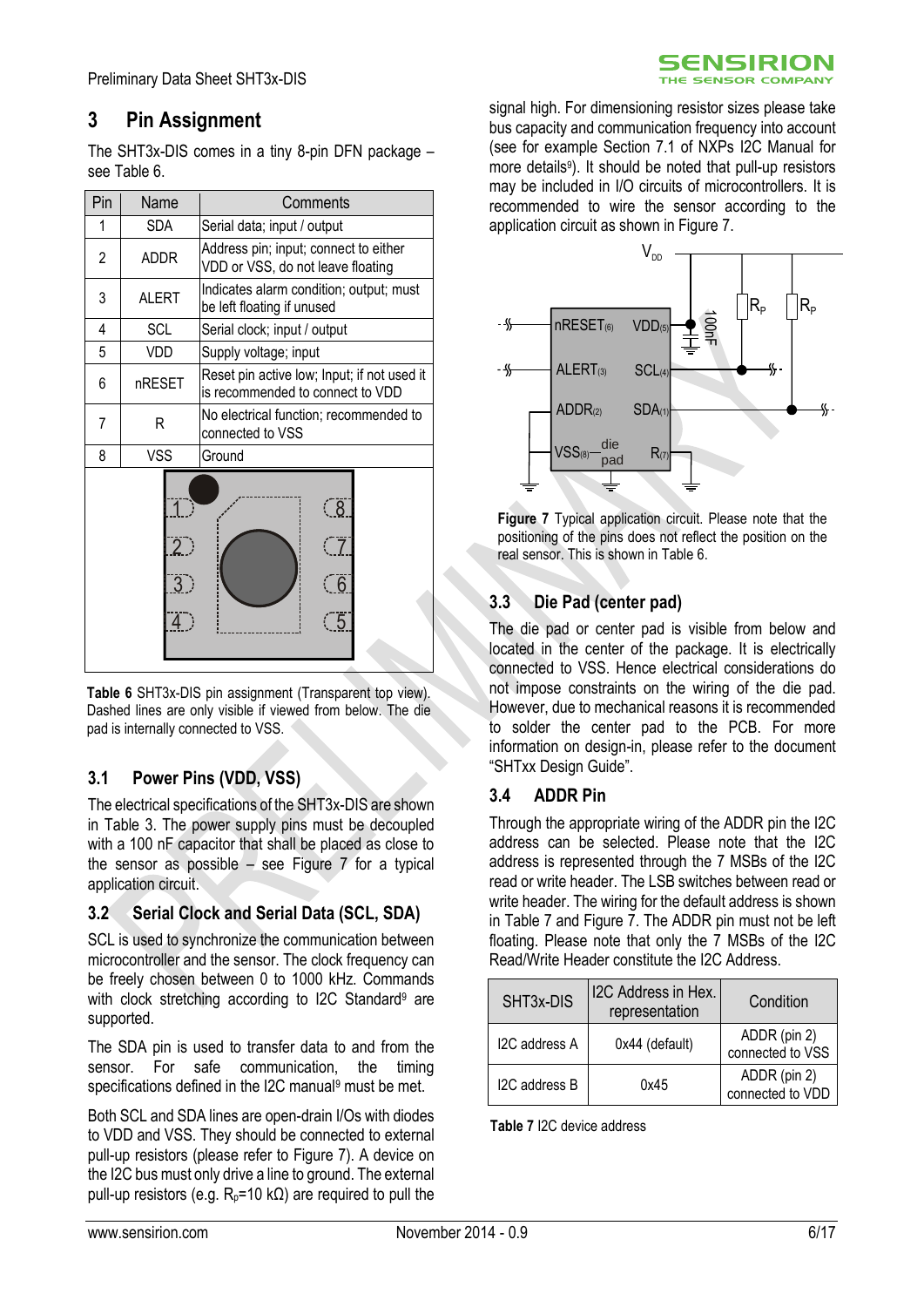#### **3.5 ALERT Pin**

The alert pin may be used to connect to the interrupt pin of a microcontroller. The output of the pin depends on the value of the RH/T reading relative to programmable limits. Its function is explained in a separate application note. If not used, this pin must be left floating.

#### <span id="page-6-1"></span>**3.6 nRESET Pin**

The nReset pin may be used to generate a reset of the sensor. A minimum pulse duration of 350 ns is required to reliably trigger a reset of the sensor. Its function is explained in more detail in section [4.](#page-6-0) If not used it is recommended to connect to VDD.

## <span id="page-6-0"></span>**4 Operation and Communication**

The SHT3x-DIS supports I2C fast mode (and frequencies up to 1000 kHz). Clock stretching can be enabled and disabled through the appropriate user command. For detailed information on the I2C protocol, refer to NXP I2C-bus specification<sup>9</sup> .

All SHT3x-DIS commands and data are mapped to a 16 bit address space. Additionally, data and commands are protected with a CRC checksum. This increases communication reliability. The 16 bits commands to the sensor already include a 3 bit CRC checksum. Data send from and received by the sensor is always succeeded by an 8 bit CRC.

In write direction it is mandatory to transmit the checksum, since the SHT3x-DIS only accepts data if it is followed by the correct checksum. In read direction it is up to the master to decide if it wants to read and process the checksum.

#### **4.1 Power-Up and Communication Start**

The sensor starts powering-up after reaching the powerup threshold voltage  $V_{POR}$  specified in [Table 3.](#page-3-1) After reaching this threshold voltage the sensor needs the time  $t_{PU}$  to enter idle state. Once the idle state is entered it is ready to receive commands from the master (microcontroller).

Each transmission sequence begins with a START condition (S) and ends with a STOP condition (P) as described in the I2C-bus specification. The stop condition is optional. Whenever the sensor is powered up, but not performing a measurement or communicating, it automatically enters sleep state for energy saving. This sleep state cannot be controlled by the user.

#### **4.2 Starting a Measurement**

A measurement communication sequence consists of a START condition, the I2C write header (7-bit I2C device

address plus 0 as the write bit) and a 16-bit measurement command. The proper reception of each byte is indicated by the sensor. It pulls the SDA pin low (ACK bit) after the falling edge of the 8th SCL clock to indicate the reception. A complete measurement cycle is depicted in [Table 8.](#page-7-0)

With the acknowledgement of the measurement command, the SHT3x-DIS starts measuring humidity and temperature.

#### **4.3 Measurement Commands for Single Shot Data Acquisition Mode**

In this mode one issued measurement command triggers the acquisition of *one data pair*. Each data pair consists of one 16 bit temperature and one 16 bit humidity value (in this order). During transmission the data pair is always followed by a CRC checksum, see section 4.4

<span id="page-6-2"></span>In single shot mode different measurement commands can be selected. The 16 bit commands are shown in [Table 8.](#page-7-0) They differ with respect to repeatability (low, medium and high) and clock stretching (enabled or disabled).

The repeatability setting influences the measurement duration and the current consumption of the sensor. This is explained in section [2.2.](#page-3-2)

During measurement the sensor generally does not respond to any I2C activity, i.e. I2C read and write headers are not acknowledged (NACK). However, when a command with clock stretching has been issued, the sensor responds to a read header with an ACK and subsequently pulls down the SCL line. The SCL line is pulled down until the measurement is complete. As soon as the measurement is complete, the sensor releases the SCL line and sends the measurement results.

-

<sup>9</sup> [http://www.nxp.com/documents/user\\_manual/UM10204.pdf](http://www.nxp.com/documents/user_manual/UM10204.pdf)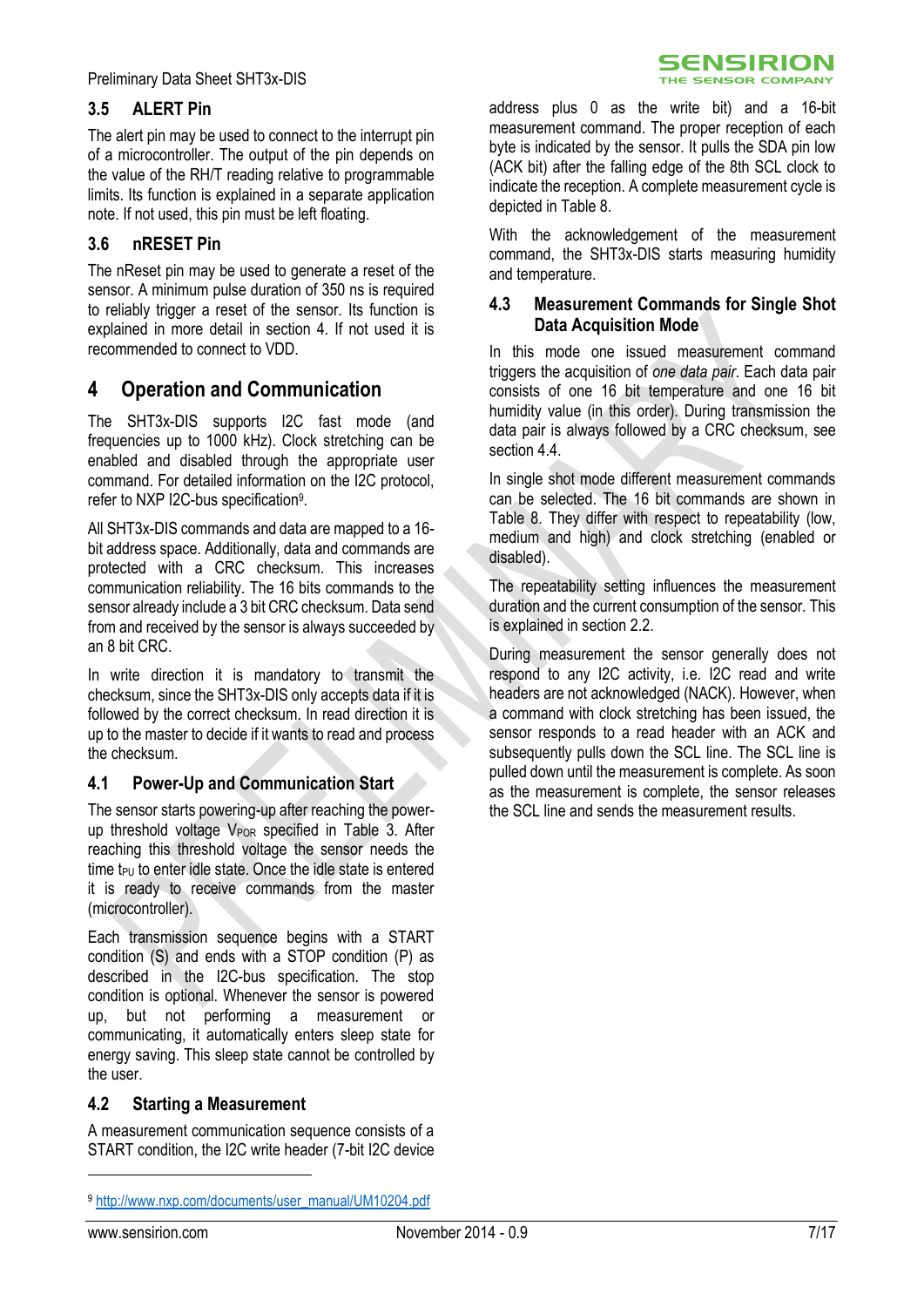#### Preliminary Data Sheet SHT3x-DIS

| Condition     | Hex. code           |            |            |
|---------------|---------------------|------------|------------|
| Repeatability | Clock<br>stretching | <b>MSB</b> | <b>LSB</b> |
| High          | enabled             | 0x2C       | 06         |
| Medium        |                     |            | 0D         |
| Low           |                     |            | 10         |
| High          | disabled            |            | 00         |
| Medium        |                     | 0x24       | 0Β         |
| _OW           |                     |            | 16         |

e.g. 0x2C06: high repeatability measurement with clock stretching enabled



<span id="page-7-0"></span>**Table 8** Measurement commands in single shot mode (Clear blocks are controlled by the microcontroller, grey blocks by the sensor.)

#### <span id="page-7-1"></span>**4.4 Readout of Measurement Results for Single Shot Mode**

After the sensor has completed the measurement, the master can read the measurement results (pair of RH& T) by sending a START condition followed by an I2C read header. The sensor will acknowledge the reception of the read header and send two bytes of data (temperature) followed by one byte CRC checksum and another two bytes of data (relative humidity) followed by one byte CRC checksum. Each byte must be acknowledged by the microcontroller with an ACK condition for the sensor to continue sending data. If the sensor does not receive an ACK from the master after any byte of data, it will not continue sending data.

The sensor will send the temperature value first and then the relative humidity value. After receiving the checksum for the humidity value a NACK and stop condition should be send (see [Table 10\)](#page-8-1).

The I2C master can abort the read transfer with a NACK condition after any data byte if it is not interested in subsequent data, e.g. the CRC byte or the second measurement result, in order to save time.

CRC byte (without processing the CRC data) and abort the read transfer after reading the second two data bytes with a NACK. **4.5 Measurement Commands for Periodic Data Acquisition Mode**

> <span id="page-7-3"></span>In this mode one issued measurement command yields *a stream of data pairs*. Each data pair consists of one 16 bit temperature and one 16 bit humidity value (in this order).

> In case the user needs humidity and temperature data but does not want to process CRC data, it is recommended to read the first two bytes of data with the

SENSIRION THE SENSOR COMPANY

In periodic mode different measurement commands can be selected. The corresponding 16 bit commands are shown in [Table 9.](#page-7-2) They differ with respect to repeatability (low, medium and high) and data acquisition frequency (0.5, 1, 2, 4 & 10 measurements per second, mps). Clock stretching cannot be selected in this mode.

The data acquisition frequency and the repeatability setting influences the measurement duration and the current consumption of the sensor. This is explained in section [2.2](#page-3-2) of this datasheet.

| Condition                                                                                                                                                                                                      |     | Hex. code  |            |  |  |
|----------------------------------------------------------------------------------------------------------------------------------------------------------------------------------------------------------------|-----|------------|------------|--|--|
| Repeatability                                                                                                                                                                                                  | mps | <b>MSB</b> | <b>LSB</b> |  |  |
| High                                                                                                                                                                                                           |     |            | 32         |  |  |
| Medium                                                                                                                                                                                                         | 0.5 | 0x20       | 24         |  |  |
| Low                                                                                                                                                                                                            |     |            | 2F         |  |  |
| High                                                                                                                                                                                                           |     |            | 30         |  |  |
| Medium                                                                                                                                                                                                         |     | 0x21       | 26         |  |  |
| Low                                                                                                                                                                                                            |     |            | 2D         |  |  |
| High                                                                                                                                                                                                           |     |            | 36         |  |  |
| Medium                                                                                                                                                                                                         | 2   | 0x22       | 20         |  |  |
| Low                                                                                                                                                                                                            |     |            | 2B         |  |  |
| High                                                                                                                                                                                                           |     |            | 34         |  |  |
| Medium                                                                                                                                                                                                         | 4   | 0x23       | 22         |  |  |
| Low                                                                                                                                                                                                            |     |            | 29         |  |  |
| High                                                                                                                                                                                                           |     |            | 37         |  |  |
| Medium                                                                                                                                                                                                         | 10  | 0x27       | 21         |  |  |
| Low                                                                                                                                                                                                            |     |            | 2A         |  |  |
| e.g. 0x2F31: 10 high repeatability mps - measurement per                                                                                                                                                       |     |            |            |  |  |
| second<br>q                                                                                                                                                                                                    |     |            |            |  |  |
| 8<br>8<br>9<br>18<br>$\mathfrak{p}$<br>6<br>$\mathfrak{p}$<br>3<br>10<br>11<br>15<br>16<br>wģ<br>Ğ<br>S<br><b>I2C Address</b><br>Ò<br><b>Command MSB</b><br>Command LSB<br>I2C write header<br>-16-bit command |     |            |            |  |  |

<span id="page-7-2"></span>**Table 9** Measurement commands for periodic data acquisition mode (Clear blocks are controlled by the microcontroller, grey blocks by the sensor.)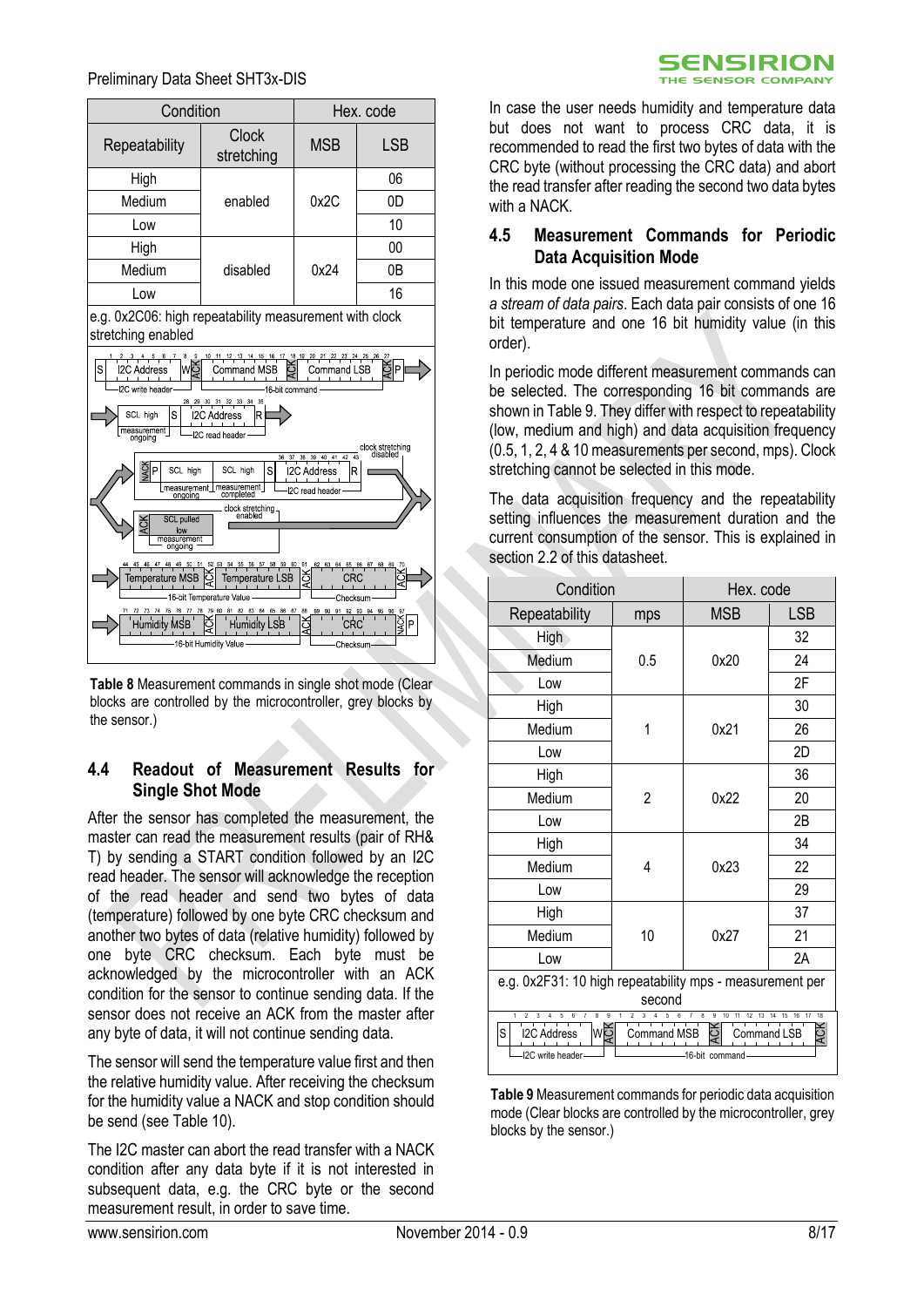#### <span id="page-8-3"></span>**4.6 Readout of Measurement Results for Periodic Mode**

Transmission of the measurement data can be initiated through the command shown in [Table 10.](#page-8-1) If no measurement data is present the I2C read header is responded with a NACK instead of an ACK (Bit 9 i[n Table](#page-8-1)  [10\)](#page-8-1) and the communication stops.



<span id="page-8-1"></span>**Table 10** Data fetch command (Clear blocks are controlled by the microcontroller, grey blocks by the sensor.)

#### <span id="page-8-0"></span>**4.7 ART Command**

The unique ART (accelerated response time) feature can be activated by issuing the command in [Table 12.](#page-8-2) The art command is structurally similar to any other command in [Table 9.](#page-7-2) Hence section [4.5](#page-7-3) & [4.6](#page-8-3) apply for starting a measurement and reading out data. The ART feature can also be evaluated using the Evaluation Kit EK-H5 from Sensirion.



**Table 11** Command for a periodic data acquisition with the ART feature (Clear blocks are controlled by the microcontroller, grey blocks by the sensor.)

#### **4.8 Reset**

A system reset of the SHT3x-DIS can be generated externally by issuing a command (soft reset) or by sending a pulse to the dedicated reset pin (nReset pin). Additionally, a system reset is generated internally during power-up or when brownout conditions are met. During the reset procedure the sensor will not process commands.

**SENSIRION** THE SENSOR COMPANY

In order to achieve a full reset of the sensor without removing the power supply, it is recommended to use the nRESET pin of the SHT3x-DIS.

#### **Soft Reset**

The SHT3x-DIS provides a soft reset mechanism that forces the system into a well-defined state without removing the power supply. When the system is in idle state the soft reset command can be sent to the SHT3x-DIS. This triggers the sensor to reset its system controller and reloads calibration data from the memory. In order to start the soft reset procedure the command as shown i[n Table 12](#page-8-2) should be sent.

It is worth noting that the sensor reloads calibration data prior to every measurement by default.

| Command                                            | <b>Hex Code</b>                                                                                       |
|----------------------------------------------------|-------------------------------------------------------------------------------------------------------|
| Soft Reset                                         | 0x30A2                                                                                                |
| $A = 5$<br><b>I2C Address</b><br>-I2C write header | 6 7 8 9 1 2 3 4 5 6 7 8 9 10 11 12 13 14 15 16 17 18<br>Command MSB S Command LSB<br>-16-bit command- |

<span id="page-8-2"></span>**Table 12** Soft reset command (Clear blocks are controlled by the microcontroller, grey blocks by the sensor.)

## **Reset through the nReset Pin**

Pulling the nReset pin low (see [Table 6\)](#page-5-1) generates a reset similar to a hard reset (switching the power supply to the  $V_{DD}$  Pin off and then on again. The pins 1 (SDA), 4(SCL) and 2(ADDR) have a lower voltage than  $V_{DD}$ . Otherwise the sensor will be powered over the ESD diodes. The reset pin is internally connected to VDD through a pull-up and hence active low. The nReset pin has to be pulled low for at least 350 ns to generate a reset.

#### **General Call**

Additionally a reset of the sensor can also be generated using the "general call" mode according to I2C-bus specificatio[n](#page-6-2)<sup>9</sup> . This generates a reset which is functionally identical to using the nReset pin. It is important to understand that a reset generated in this way is not device specific. All devices on the same I2C bus that support the general call mode will perform a reset. Additionally, for this command to work it is required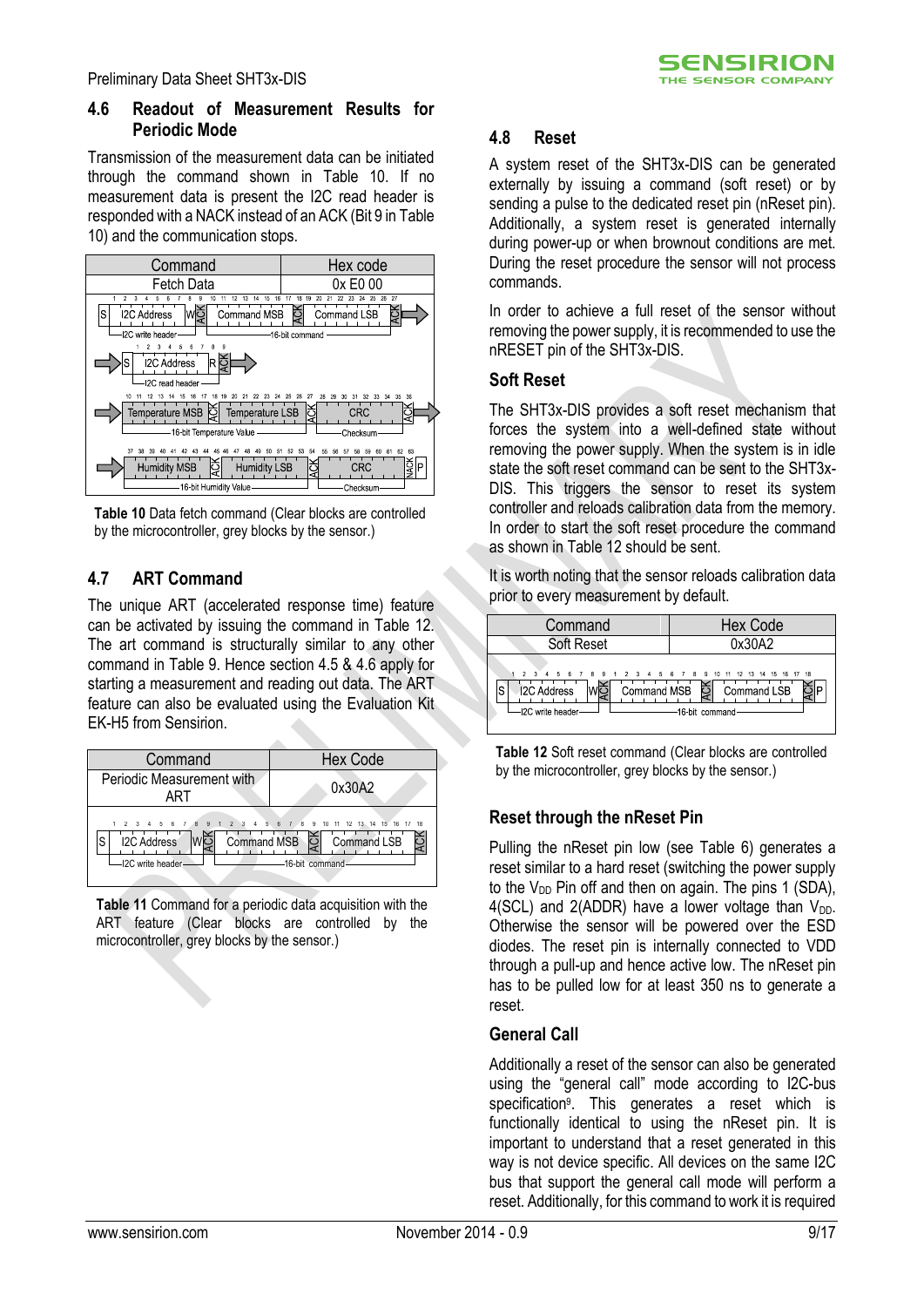that the sensor is able to process I2C commands. The appropriate command consists of two bytes and is shown in [Table 13.](#page-9-0)

| Command                                                                      | Code                                                             |
|------------------------------------------------------------------------------|------------------------------------------------------------------|
| Address byte                                                                 | 0x00                                                             |
| Second byte                                                                  | 0x06                                                             |
| Reset command using the<br>general call address                              | 0x0006                                                           |
| 89<br>-5<br>General Call Address 5<br>S<br>General Call 1 <sup>st</sup> byte | 9<br><b>Reset Command</b><br>General Call 2 <sup>nd</sup> byte - |

<span id="page-9-0"></span>**Table 13** Reset through the general call address (Clear blocks are controlled by the microcontroller, grey blocks by the sensor.).

#### **4.9 Heater**

The heater can be switched on and off by command, see table below. The status is listed in the status register. After a reset the heater is disabled (default condition).

| Command                                                                                 | <b>Hex Code</b>                                  |                            |  |  |
|-----------------------------------------------------------------------------------------|--------------------------------------------------|----------------------------|--|--|
|                                                                                         | <b>MSB</b>                                       | LSB                        |  |  |
| <b>Heater Enable</b>                                                                    | 0x306                                            |                            |  |  |
| Heater Disabled                                                                         |                                                  |                            |  |  |
| 2 3 4 5 6 7 8 9 1 2 3 4 5 6 7 8 9 10 11<br><b>I2C Address</b><br>S<br>I2C write header- | Command MSB $\Xi$ Command LSB<br>-16-bit command | 12  13  14  15  16  17  18 |  |  |

**Table 14** Heater command (Clear blocks are controlled by the microcontroller, grey blocks by the sensor.)

#### **4.10 Status Register**

The status register contains information on the operational status of the heater, the alert mode and on the execution status of the last command and the last write sequence. The command to read out the status register is shown in [Table 15](#page-9-1) whereas a description of the content can be found in [Table 17.](#page-9-2)



<span id="page-9-1"></span>**Table 15** Command to read out the status register (Clear blocks are controlled by the microcontroller, grey blocks by the sensor.)



#### **Clear Status Register**

All flags (Bit 15, 11, 10, 4) in the status register can be cleared (reinitialized to their default value) by sending the command shown i[n Table 16.](#page-9-3)

| Command                                                                                                   | Hex Code                                      |
|-----------------------------------------------------------------------------------------------------------|-----------------------------------------------|
| Clear status register                                                                                     | 0x3041                                        |
| 1 2 3 4 5 6 7 8 9 1 2 3 4 5 6 7 8 9 10 11 12 13 14 15 16 17 18<br><b>I2C Address</b><br>-I2C write header | Command MSB S Command LSB<br>-16 bit command- |

<span id="page-9-3"></span>Table 16 Command to clear the status register (Clear blocks are controlled by the microcontroller, grey blocks by the sensor.)

| Bit             | Field description                            | Reset          |
|-----------------|----------------------------------------------|----------------|
|                 |                                              | value          |
| 15              | Alert pending status                         | 'በ'            |
|                 | '0': no pending alerts                       |                |
|                 | '1': at least one pending alert              |                |
|                 | Write '1' to clear all alert flags           |                |
| 14              | Reserved                                     | Ό,             |
| $\overline{13}$ | Heater status                                | $\overline{0}$ |
|                 | '0' : Heater OFF                             |                |
|                 | '1': Heater ON                               |                |
| $\overline{12}$ | Reserved                                     | $\overline{0}$ |
| 11              | RH tracking alert                            | 'N             |
|                 | $0$ ': no alert                              |                |
|                 | '1'. alert                                   |                |
| $\overline{10}$ | T tracking alert                             | ʹΟ'            |
|                 | '0' : no alert<br>'1' . alert                |                |
|                 |                                              |                |
| 9:5<br>4        | Reserved<br>System reset detected            | '00000<br>Ό,   |
|                 | '0': no reset detected since last 'clear all |                |
|                 | alert flags write'                           |                |
|                 | '1': reset detected (hard reset, soft reset  |                |
|                 | command or supply fail)                      |                |
| 3:2             | Reserved                                     | 00'            |
| 1               | Command status                               | '0'            |
|                 | '0': last command executed successfully      |                |
|                 | '1': last command not processed. It was      |                |
|                 | either invalid, failed the integrated        |                |
|                 | command checksum                             |                |
| 0               | Write data checksum status                   | 'ዐ'            |
|                 | '0': checksum of last write transfer was     |                |
|                 | correct                                      |                |
|                 | '1': checksum of last write transfer failed  |                |

<span id="page-9-2"></span>**Table 17** Description of the status register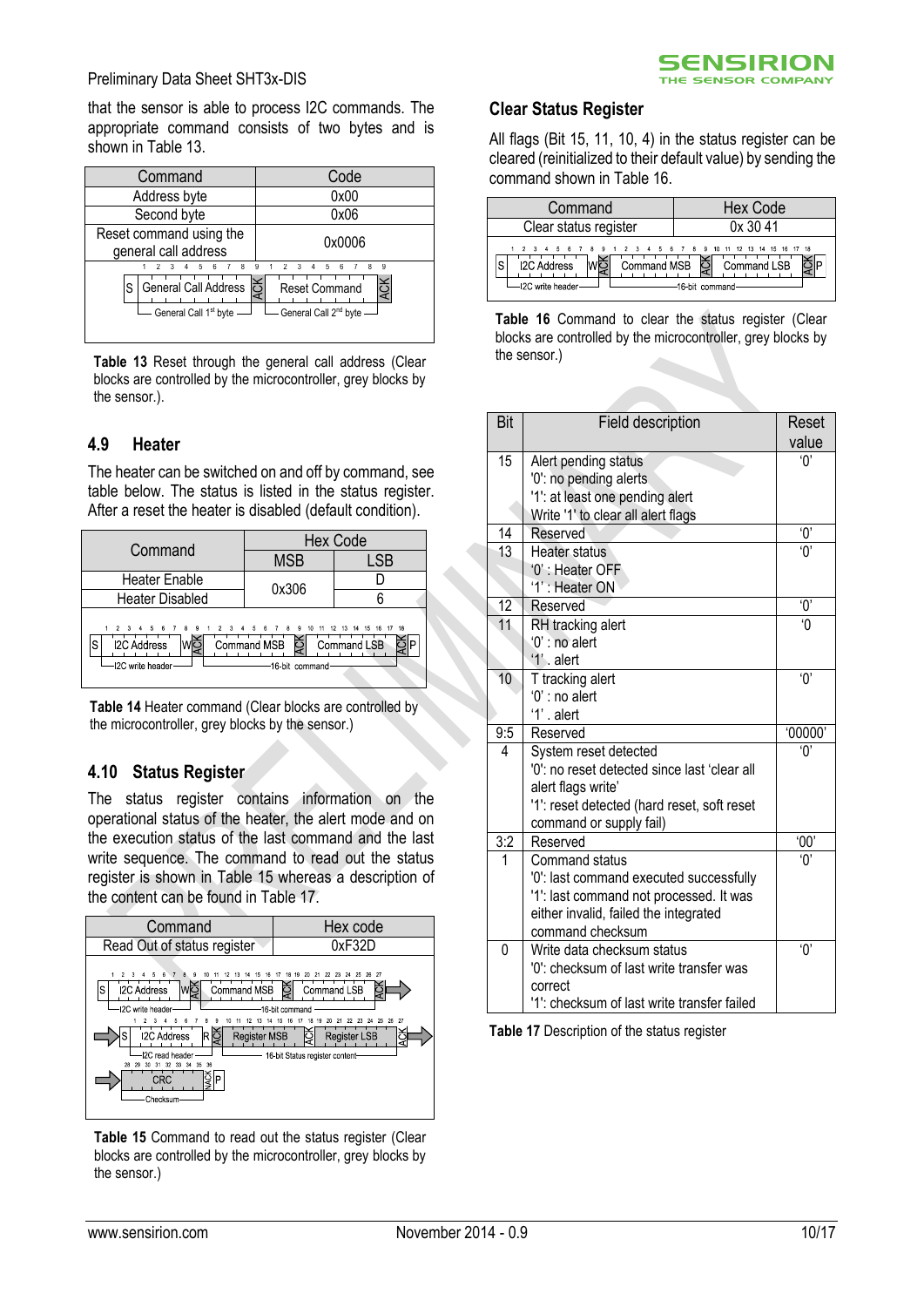

Preliminary Data Sheet SHT3x-DIS

#### **4.11 Checksum Calculation**

The 8-bit CRC checksum transmitted after each data word is generated by a CRC algorithm. Its properties are displayed in [Table 18.](#page-10-0) The CRC covers the contents of the two previously transmitted data bytes. To calculate the checksum only these two previously transmitted data bytes are used.

| Property         | Value                    |
|------------------|--------------------------|
| Name             | CRC-8                    |
| Width            | 8 bit                    |
| Protected data   | read and/or write data   |
| Polynomial       | $0x31(x8 + x5 + x4 + 1)$ |
| Initialization   | 0xFF                     |
| Reflect input    | False                    |
| Reflect output   | False                    |
| <b>Final XOR</b> | 0x00                     |
| Examples         | $CRC$ (0xBEEF) = 0x92    |

<span id="page-10-0"></span>**Table 18** I2C CRC properties.

#### **4.12 Conversion of Signal Output**

Measurement data is always transferred as 16-bit values (unsigned integer). These values are already linearized and compensated for temperature and supply voltage effects. Converting those raw values into a physical scale can be achieved using the following formulas.

Relative humidity conversion formula (result in %RH):

$$
RH = 100 \cdot \frac{S_{RH}}{2^{16} - 1}
$$

Temperature conversion formula (result in °C & °F):

$$
T\left[\text{°C}\right] = -45 + 175 \cdot \frac{S_T}{2^{16} - 1}
$$

$$
T\left[\text{°F}\right] = -49 + 347 \cdot \frac{S_T}{2^{16} - 1}
$$

 $S_{RH}$  and  $S_T$  denote the raw sensor output for humidity and temperature, respectively. The formulas only work correct when  $S_{RH}$  and  $S_T$  are used in decimal representation.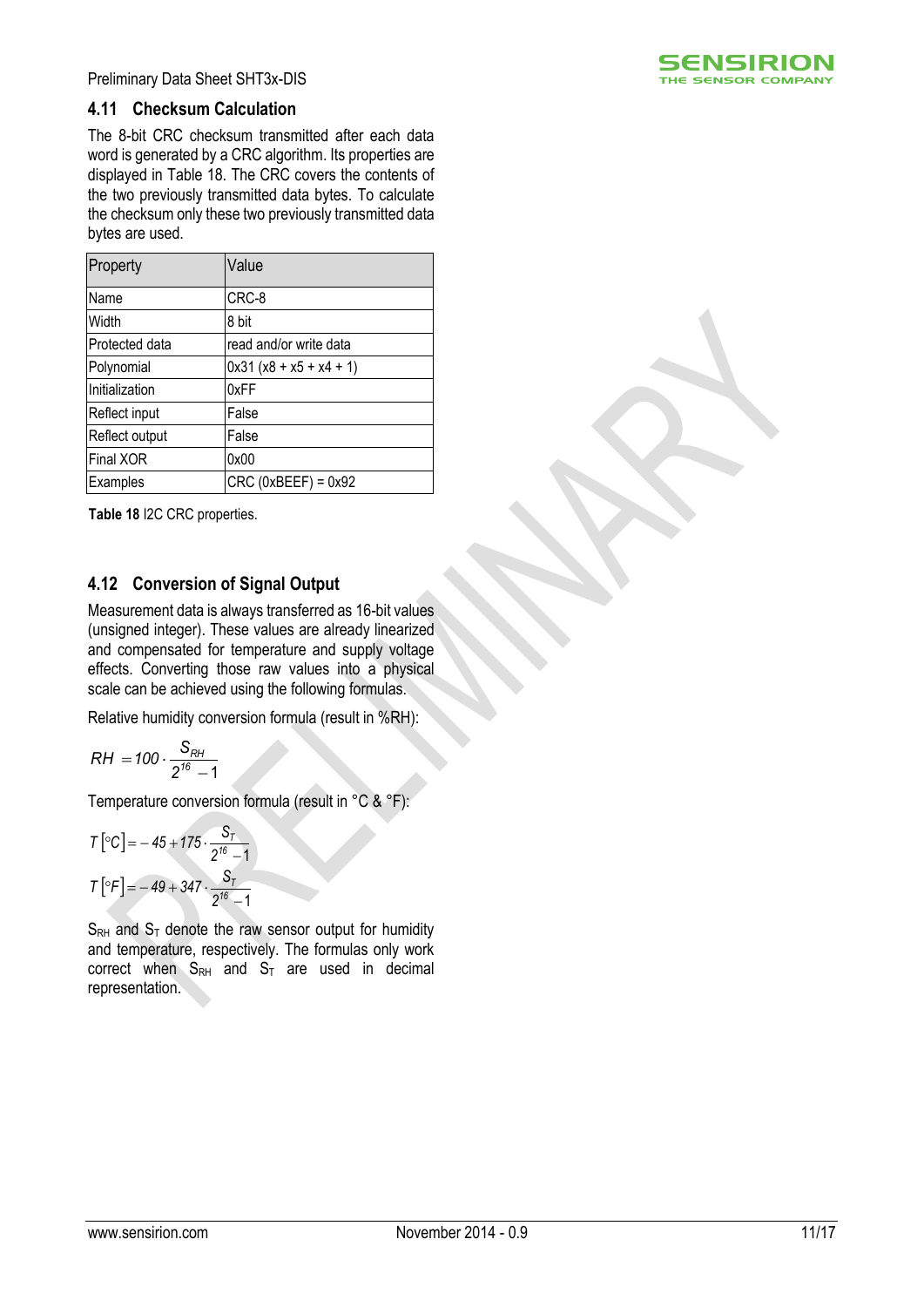#### **4.13 Communication Timing**

| Parameter                                     | Symbol            | Conditions                                               | Min.                | Typ. | Max.                | <b>Units</b> | Comments |
|-----------------------------------------------|-------------------|----------------------------------------------------------|---------------------|------|---------------------|--------------|----------|
| SCL clock frequency                           | $f_{\rm SCL}$     |                                                          | $\mathbf 0$         |      | 1000                | kHz          |          |
| Hold time (repeated) START<br>condition       | thd:Sta           | After this period, the first<br>clock pulse is generated | 0.24                |      |                     | μs           |          |
| LOW period of the SCL<br>clock                | t <sub>LOW</sub>  |                                                          | 0.65                |      |                     | μs           |          |
| HIGH period of the SCL<br>clock               | t <sub>HIGH</sub> |                                                          | 0.26                |      |                     | μs           |          |
| SDA hold time                                 | thd; DAT          |                                                          | 250                 |      |                     | ns           |          |
| SDA set-up time                               | tsu:DAT           |                                                          | 100                 |      |                     | ns           |          |
| SCL/SDA rise time                             | te                |                                                          |                     |      | 300                 | ns           |          |
| SCL/SDA fall time                             | tF                |                                                          |                     |      | 300                 | ns           |          |
| SDA valid time                                | tvd;dat           |                                                          |                     |      | 0.9                 | μs           |          |
| Set-up time for a repeated<br>START condition | tsu;sta           |                                                          | 0.6                 |      |                     | $\mu s$      |          |
| Set-up time for STOP<br>condition             | tsu:sto           |                                                          | 0.6                 |      |                     | μs           |          |
| Capacitive load on bus line                   | CB                |                                                          |                     |      | 400                 | pF           |          |
| Low level input voltage                       | VIL               |                                                          | $-0.5$              |      | 0.3xV <sub>DD</sub> | V            |          |
| High level input voltage                      | V <sub>IH</sub>   |                                                          | 0.7xV <sub>DD</sub> |      | 1xV <sub>DD</sub>   | $\vee$       |          |
| Low level output voltage                      | VOL               | 3 mA sink current                                        |                     |      | 0.66                | V            |          |

**Table 19** Communication timing specifications for I2C fm (fast mode), Specification are at 25°C and typical VDD . The numbers above are values according to the I2C Specification (UM10204, Rev. 5, October 9 13, 2012)



**Figure 8** Timing diagram for digital input/output pads. SDA directions are seen from the sensor. Bold SDA lines are controlled by the sensor, plain SDA lines are controlled by the micro-controller. Note that SDA valid read time is triggered by falling edge of preceding toggle.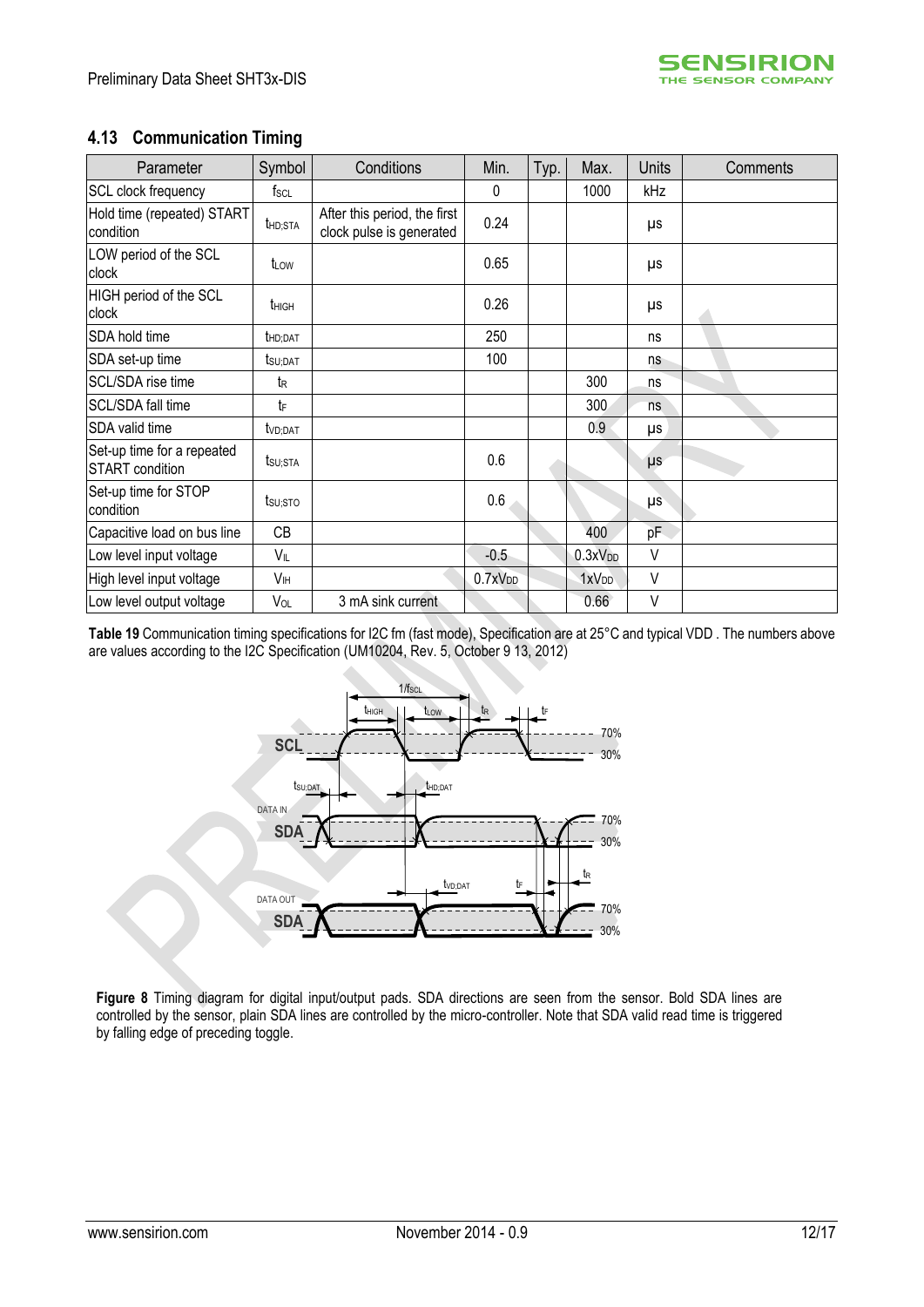# <span id="page-12-0"></span>**5 Packaging**

SHT3x-DIS sensors are provided in a DFN package. DFN stands for dual flat no leads. The humidity sensor opening is centered on the top side of the package.

The sensor chip is made of silicon and is mounted to a lead frame. The latter is made of Cu plated with Ni/Pd/Au. Chip and lead frame are overmolded by an epoxy-based mold compound leaving the central die pad and I/O pins exposed for mechanical and electrical connection. Please note that the side walls of the sensor are diced and therefore these diced lead frame surfaces are not covered with the respective plating.

#### **5.1 Traceability**

All SHT3x-DIS sensors are laser marked for easy identification and traceability. The marking on the sensor top side consists of a pin-1 indicator and two lines of text.

The top line consist of the pin-1 indicator which is located in the top left corner and the product name. The small letter x stands for the accuracy class.

The bottom line consists of 6 letters. The first two digits XY (=DI) describe the output mode. The third letter (A) represents the manufacturing year  $(4 = 2014, 5 = 2015)$ .

etc). The last three digits (BCD) represent an alphanumeric tracking code. That code can be decoded by Sensirion only and allows for tracking on batch level through production, calibration and testing – and will be provided upon justified request.

**SENSIRION** THE SENSOR COMPANY

If viewed from below pin 1 is indicated by triangular shaped cut in the otherwise rectangular die pad. The dimension of the triangular cut are shown in [Figure 10](#page-13-0) through the labels T1 & T2.



**Figure 9** Top View of the SHT3x-DIS illustrating the laser marking.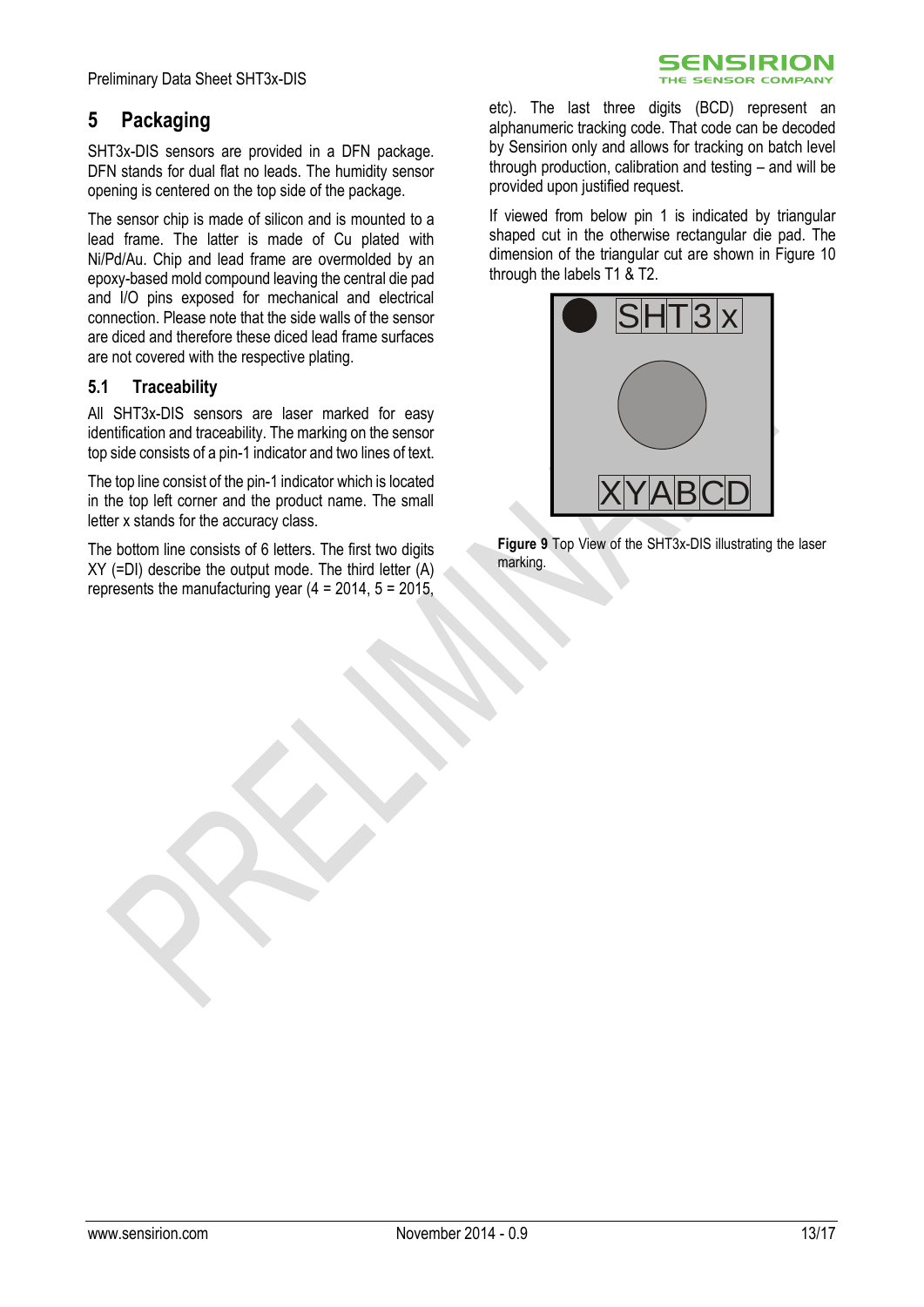#### **5.2 Package Outline**





<span id="page-13-0"></span>**Figure 10** Dimensional drawing of SHT3x-DIS sensor package

| Parameter          | Symbol         | Min | Nom.           | Max |     | Units Comments                                                                                                                        |
|--------------------|----------------|-----|----------------|-----|-----|---------------------------------------------------------------------------------------------------------------------------------------|
| Package height     | A              | 0.8 | 0.9            |     | mm  |                                                                                                                                       |
| Leadframe height   | A <sub>3</sub> |     | 0.2            |     | mm  | Not shown in the drawing                                                                                                              |
| Pad width          | b              | 0.2 | 0.25           | 0.3 | mm  |                                                                                                                                       |
| Package width      | D              | 2.4 | 2.5            | 2.6 | mm  |                                                                                                                                       |
| Center pad length  | D <sub>2</sub> |     | 1.1            | 1.2 | mm  |                                                                                                                                       |
| Package length     | Е              | 2.4 | 2.5            | 2.6 | mm  |                                                                                                                                       |
| Center pad width   | E <sub>2</sub> | 1.7 | 1.8            | 1.9 | mm  |                                                                                                                                       |
| Pad pitch          | е              |     | 0.5            |     | mm. |                                                                                                                                       |
| Pad length         |                | 0.3 | 0.35           | 0.4 | mm  |                                                                                                                                       |
| Max cavity         | S              |     |                | 1.5 | mm  | Only as guidance. This value includes all tolerances,<br>including displacement tolerances. Typically the<br>opening will be smaller. |
| Center pad marking | T1xT2          |     | $0.3x45^\circ$ |     | mm  | indicates the position of pin 1                                                                                                       |

**Table 20** Package outline

#### **5.3 Land Pattern**

[Figure 11](#page-14-1) shows the land pattern. The land pattern is understood to be the metal layer on the PCB, onto which the DFN pads are soldered.

The solder mask is understood to be the insulating layer on top of the PCB covering the copper traces. It is recommended to design the solder mask as a Non-Solder Mask Defined (NSMD) type. For NSMD pads, the solder mask opening should provide a 60 μm to 75 μm design clearance between any copper pad and solder mask. As the pad pitch is only 0.5 mm we recommend to have one solder mask opening for all 4 I/O pads on one side.

For solder paste printing it is recommended to use a laser-cut, stainless steel stencil with electro-polished trapezoidal walls and with 0.1 or 0.125 mm stencil thickness. The length of the stencil apertures for the I/O pads should be the same as the PCB pads. However, the position of the stencil apertures should have an offset of 0.1 mm away from the center of the package. The die pad aperture should cover about 70 – 90 % of the die pad area –thus it should have a size of about 0.9 mm x 1.6 mm.

For information on the soldering process and further recommendation on the assembly process please consult the Application Note HT\_AN\_SHTxx\_Assembly\_of\_SMD\_Packages , which can be found on the Sensirion webpage.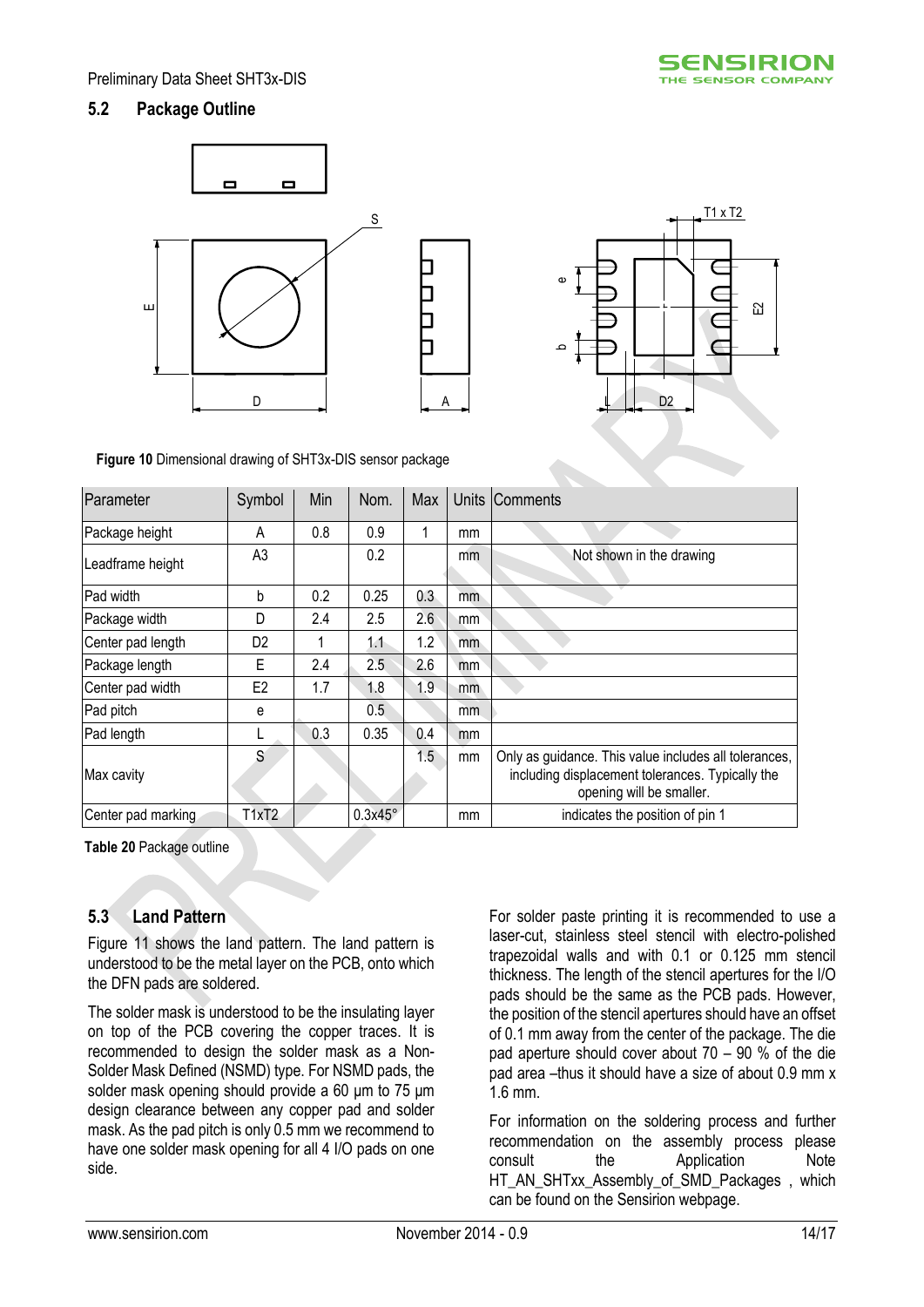



<span id="page-14-1"></span>**Figure 11** Recommended metal land pattern and stencil apertures for the SHT3x-DIS. The dashed lines represent the outer dimension of the DFN package. The PCB pads and stencil apertures are indicated through the shaded areas.



## <span id="page-14-0"></span>**6 Shipping Package**

**Figure 12** Technical drawing of the packaging tape with sensor orientation in tape. Header tape is to the right and trailer tape to the left on this drawing. Dimensions are given in millimeters.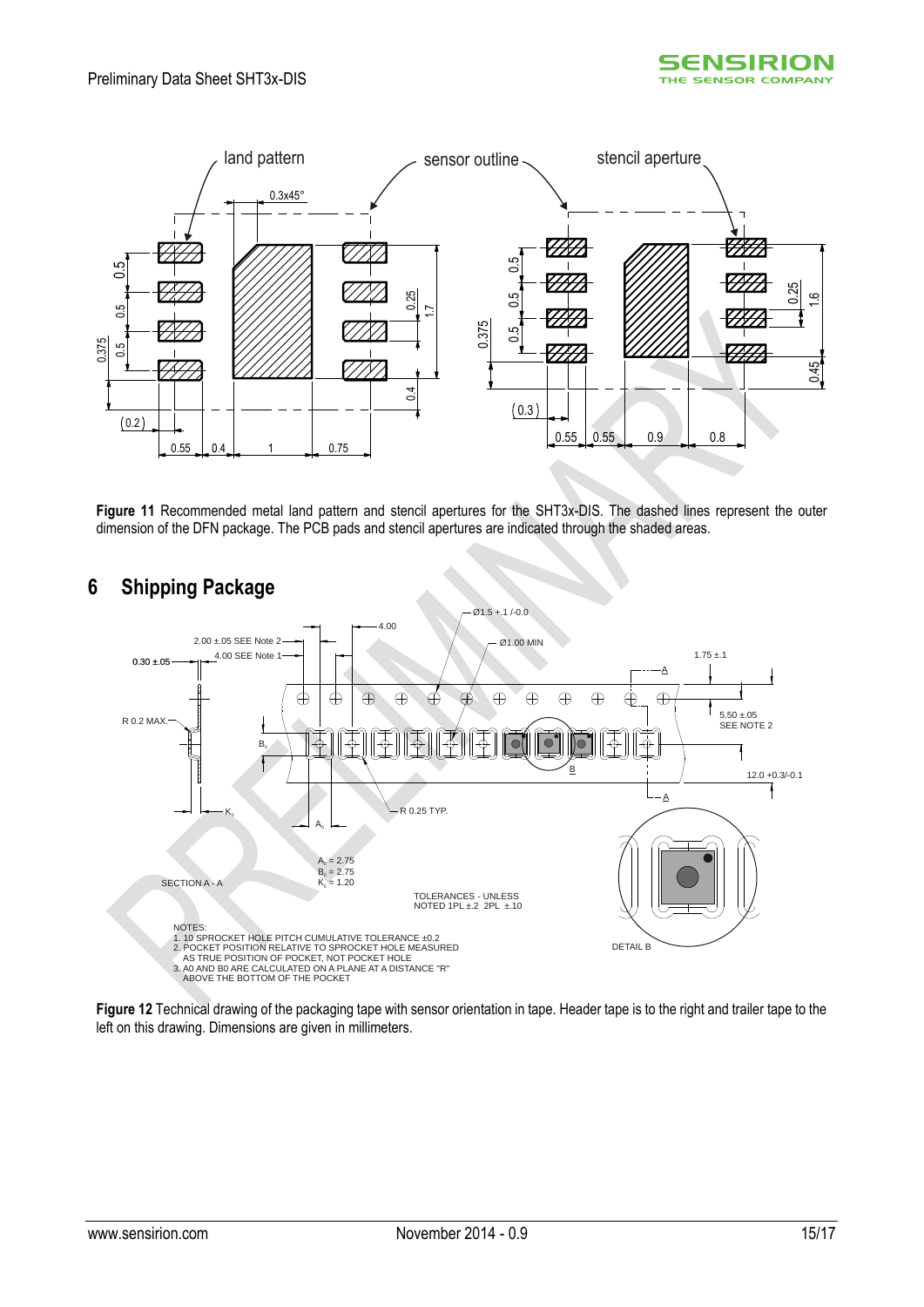# <span id="page-15-0"></span>**7 Quality**

Qualification of the SHT3x-DIS is performed based on the AEC Q 100 qualification test method.

#### **7.1 Material Contents**

The device is fully RoHS and WEEE compliant, e.g. free of Pb, Cd, and Hg.

# <span id="page-15-1"></span>**8 Ordering Information**

This sensor cannot be ordered so far. Samples are available upon request. Please contact Sensirion.

**SENSIRION** THE SENSOR COMPANY

# <span id="page-15-2"></span>**9 Further Information**

For more in-depth information on the SHT3x-DIS and its application please consult the following documents:

| Document Name                                                      | Description                                                                            | Source                                                                                                              |
|--------------------------------------------------------------------|----------------------------------------------------------------------------------------|---------------------------------------------------------------------------------------------------------------------|
| SHT3x Shipping Package                                             | Information on Tape, Reel and shipping bags<br>(technical drawing and dimensions)      | Available upon request                                                                                              |
| SHTxx Assembly of SMD<br>Packages                                  | Assembly Guide (Soldering Instruction,)                                                | Available for download at the Sensirion<br>humidity sensors download center:<br>www.sensirion.com/humidity-download |
| <b>SHTxx Design Guide</b>                                          | Design guidelines for designing SHTxx humidity<br>sensors into applications            | Available for download at the Sensirion<br>humidity sensors download center:<br>www.sensirion.com/humidity-download |
| <b>SHTxx Handling Instructions</b>                                 | Guidelines for proper handling of SHTxx humidity<br>sensors (Reconditioning Procedure) | Available for download at the Sensirion<br>humidity sensors download center:<br>www.sensirion.com/humidity-download |
| <b>Sensirion Humidity Sensor</b><br><b>Specification Statement</b> | Definition of sensor specifications.                                                   | Available for download at the Sensirion<br>humidity sensors download center:<br>www.sensirion.com/humidity-download |

**Table 21** Documents containing further information relevant for theSHT3x-DIS.

# **Revision History**

| Date | Version | Page(s) | Changes         |
|------|---------|---------|-----------------|
|      | 10.5    |         | Initial release |